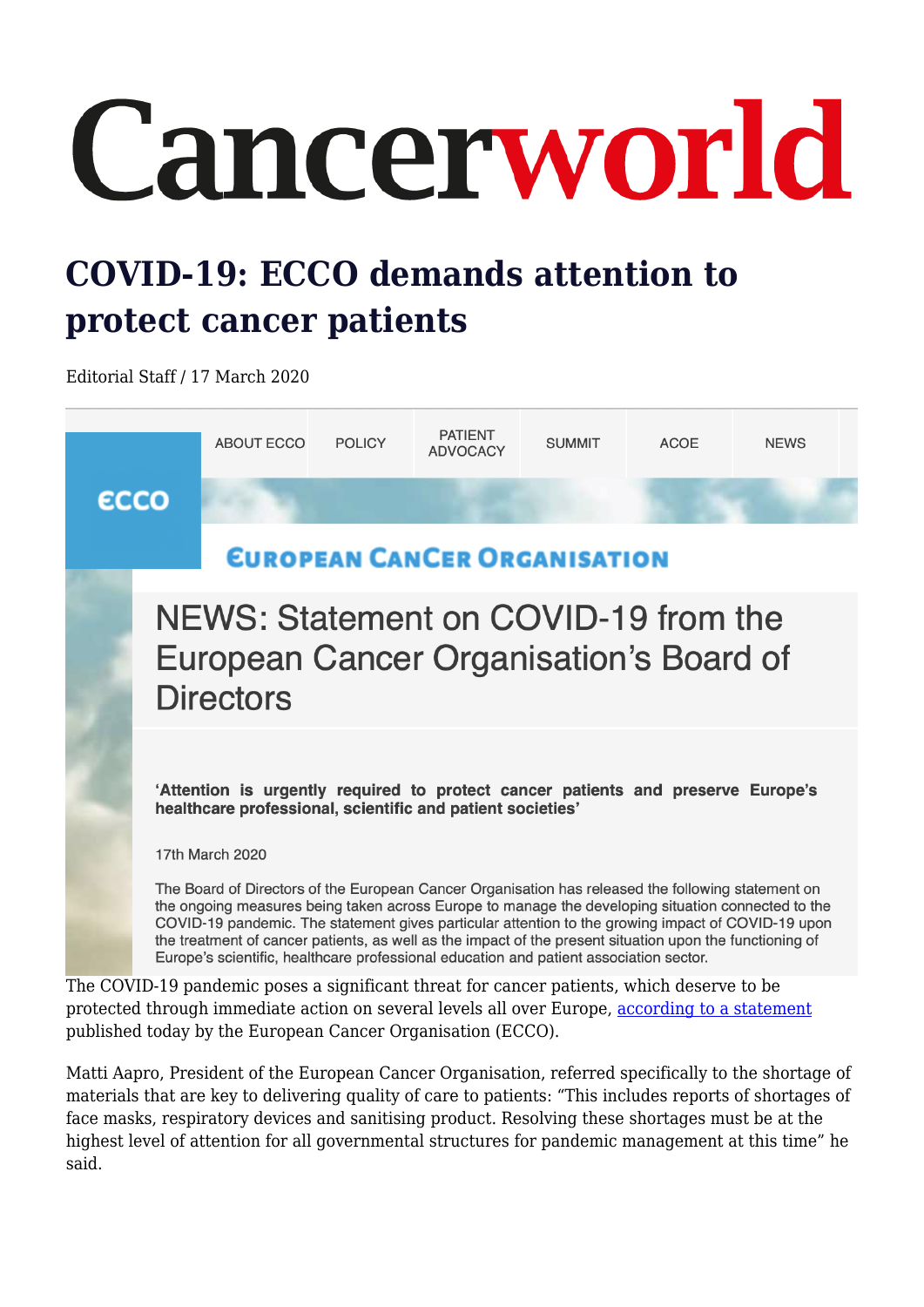

The statement on COVID-19 is addressed

to the public, to national governments and to the European Union at all levels.

Citizens are invited to take their personal responsibilities very seriously: "Every one of us has a responsibility to each other to respect official advice at this time" reads the document. "COVID-19 is a test of our abilities as individuals, organisations and countries to cooperate and share information with each other effectively. We urge all to continue to rise to this challenge."

This can also help protect persons who are particularly vulnerable, like older people with underlying health conditions such as chronic lung disease, cardiovascular disease, diabetes, chronic kidney disease and cancer that is not cured or in remission.

ECCO's document lists specific cases:

- People having chemotherapy, or who have received chemotherapy in the last 3 months;
- People having immunotherapy or other continuing antibody treatments for cancer;
- People having other targeted cancer treatments which can affect the immune system, such as protein kinase inhibitors;
- People having intensive (radical) radiotherapy for lung cancer;
- People who have had bone marrow or stem cell transplants in the last 6 months, or who are still taking immunosuppression drugs;
- People with some types of blood cancer which damage the immune system, even if they have not needed treatment (for example, chronic leukaemia, lymphoma or myeloma).

National and European decision-makers are responsible for addressing the shortage of core materials needed for providing sustained, safe and high quality cancer care: "This includes face masks, respiratory support devices and some sanitising products, such as hand disinfectant. For the present time, we understand that where such shortage situations are occurring, health systems are creating means of managing the situation by redistribution of such supplies from lower risk settings to priority areas, such as intensive care and oncology units. However" the statement reads "any further diminishment of supply threatens to considerably compromise quality of care for cancer patients and others".

For cancer patients who are undergoing active treatment (chemotherapy, radiation or surgery) and who known to be at an elevated risk for complications from the COVID-19 infection, the European Cancer Organisation demands that the following procedures are put in place as soon as possible:

• Prompt screening of patients in care for COVID-19;